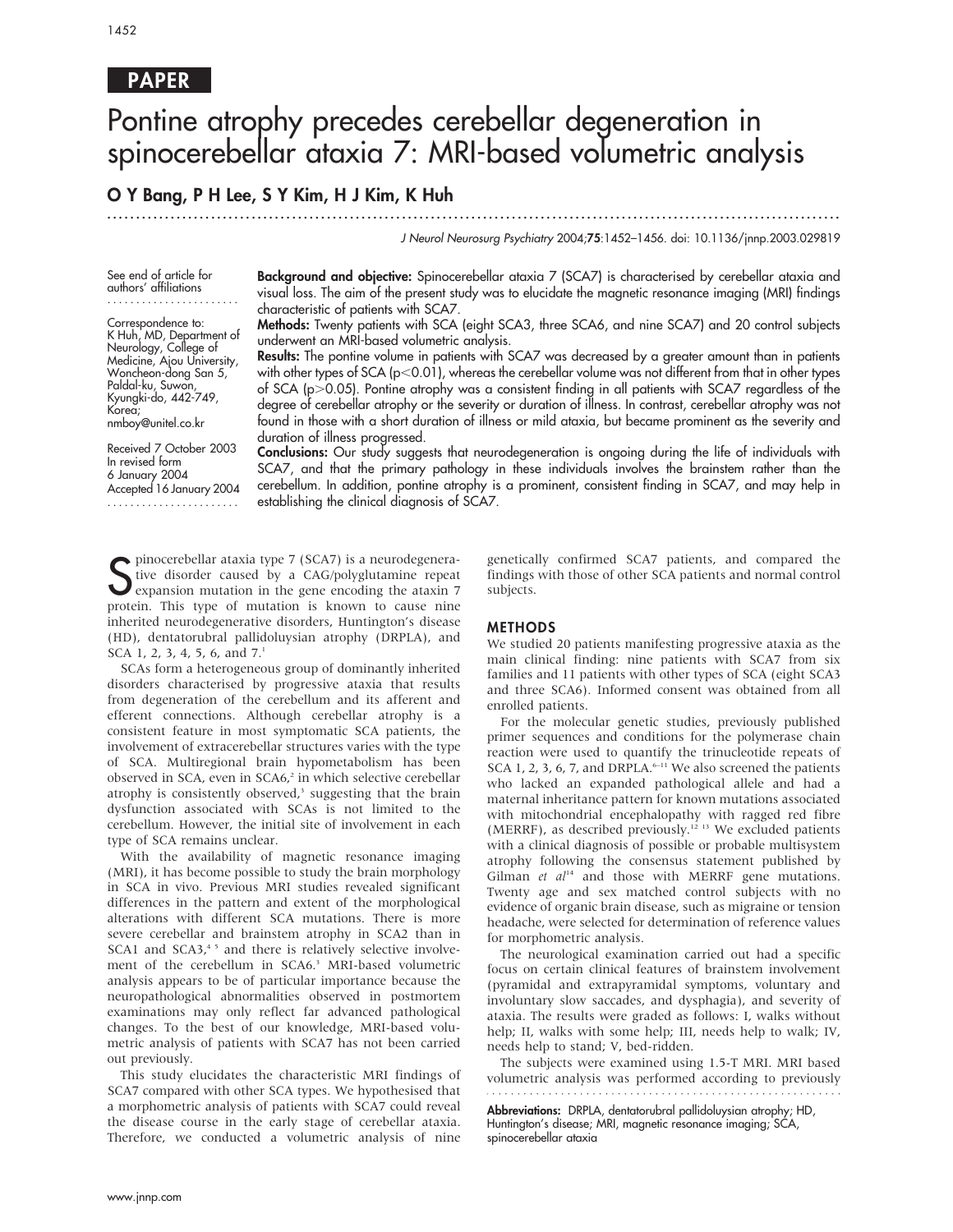published methods.5 15 The axial and sagittal T1-weighted magnetic data (repetition time, TR = 500 ms; echo time,  $TE = 8$  ms; slice thickness, 4 mm; gap, 1 mm) were processed using a commercially available computer workstation (Scion Image Beta 4.02; Scion Corp, Frederick, MD). Brain segmentation was performed manually on all controls and patients with SCA by a neuroradiologist who was blinded to the clinical data. The pons was segmented first. The pontine volume was calculated by summation and linear interpolation of the segmented axial slices. All slices between the inferior limit of segmentation, set at the lowest point of the pons, and the superior point of the pons were measured. The pons and cerebellum were separated by transecting the cerebellar peduncles along the plane of their entrance into the pons, namely at the shortest segment between the anterior recess of the fourth ventricle and the junction between the lateral border of the peduncles and the cerebellar cortex. Using this technique, the peduncles were largely excluded from the pontine volume. The cerebellar volume was calculated by summation and linear interpolation of the segmented sagittal slices. The pontine and cerebellar volumes were computed by multiplying the measured area per slice by the section thickness. Both volumes were normalised to the total intracranial volume, measured in cross-section, to reduce interindividual variation<sup>15</sup> and are expressed as the percentage of the respective total intracranial volume. Other areas of the brain were not measured.

The differences between the groups were analysed using the Kruskal–Wallis H-test with the Mann–Whitney U-test as a post hoc analysis. The relationships between the various clinical parameters and the pontine or cerebellar volume and between the CAG repeat length and the pontine or cerebellar volume were evaluated using a linear regression analysis for the SCA7 patients. Probability values less than 0.05 were accepted as significant.

# RESULTS

Volumetric analysis was performed in nine SCA7 patients, eight SCA3 patients, three SCA6 patients, and 20 control subjects. There were no significant differences in the clinical features (age, duration of illness, age at onset, and severity of ataxia) of patients with SCA7 and those with other types of  $SCA (p > 0.05)$ .

The clinical and volumetric data for the nine patients with SCA7 are shown in table 1. All the patients showed the typical pattern of autosomal dominant cerebellar ataxia and exhibited visual loss with pigmentary retinopathy on ophthalmoscopy. Extracerebellar symptoms, such as pyramidal and extrapyramidal symptoms, voluntary and involuntary slow saccades, and dysphagia, were found more frequently in patients with severe pontine atrophy  $(r = 0.722, p < 0.05)$ . Of the extracerebellar symptoms, slowing of saccades was most frequently observed (table 1). However, an increased number of CAG repeats did not significantly influence the volume of the cerebellum  $(r = 0.256, p > 0.05)$  or pons  $(r = 0.024,$  $p > 0.05$ ).

Figure 1A shows the similarity in the degree of pontine atrophy in patients with different severity of illness. The degree of pontine atrophy in a patient (case 1, fig 1A, left) with disease of 22 years duration and severe cerebellar symptoms (wheelchair bound) was similar to that of a patient (case 4, fig 1A, right) with disease of six years duration and mild cerebellar symptoms (walks without help) (pontine volume/total intracranial volume, 0.38% v 0.33%).

Figure 1(B, C) show the correlation between pontine or cerebellar atrophy and the duration of illness or severity of ataxia in the patients with SCA7. The degree of cerebellar atrophy was significantly correlated with both the duration of illness ( $r = 0.664$ ,  $p < 0.05$ , fig 1B) and the severity of ataxia  $(r = 0.673, p < 0.05,$  fig 1C). However, there was no significant correlation between pontine atrophy and any clinical parameters measured—that is, duration of illness, age of onset, or severity of ataxia ( $p$  $>$ 0.05 in all cases). Pontine atrophy was consistently observed in all the patients with SCA7, including those with minimal ataxia and illness of very short duration. Conversely, cerebellar atrophy was not found in either of the two patients with illness of short duration ( $\leq 4$  years) and in two of the three patients with mild ataxia (walks without help).

Figure 2 summarises the MRI findings of the 20 patients with SCA and the 20 control subjects. The volumes of both the cerebellum and pons differed between the patients with SCA7 and control subjects  $(p<0.001$  in both cases; 95% confidence interval (CI) of the difference, 1.822 to 3.54 and 0.348 to 0.493, respectively) (fig 2A). Although the degree of pontine atrophy correlated with the cerebellar atrophy  $(r = 0.884, p = 0.004)$ , pontine atrophy was the most consistent MRI finding in SCA7, regardless of the presence or absence of cerebellar atrophy (fig 2A).

The cerebellar volume did not differ between the patients with SCA7 and those with other types of SCA ( $p = 0.239$ ) (fig 2B). In contrast, compared with the patients with other SCA types, the patients with SCA7 had significant pontine atrophy (SCA3  $v$  SCA7, p = 0.002; SCA6  $v$  SCA7, p = 0.009).

# **DISCUSSION**

# Clinical implications of our findings

SCA7 is characterised by cerebellar ataxia and visual loss, and some characteristic clinical features of molecularly confirmed SCA7 have been reported previously.<sup>16</sup> However, the diagnosis of SCA7 based on clinical assessment has limited accuracy because there is marked variation in the age of onset, initial symptoms, and associated signs.<sup>16</sup> It has been reported that decreased visual acuity and pigmentary macular degeneration are not necessarily found in patients with SCA7<sup>16</sup> and may be observed in other SCAs.<sup>17</sup>

In this respect, MRI may be helpful in revealing significant differences in the pattern and extent of the morphological alteration in SCA7 and other SCAs. In this study, we observed severe pontine atrophy in the patients with SCA7; this was much more prominent than in other types of SCA (SCA3 and SCA6) and was consistently found in patients with varying degrees of cerebellar atrophy and severity of illness. Pontine atrophy has been reported in other SCAs, even in SCA6,<sup>18</sup> although it is quite unexpected for such patients to have pontine atrophy with their cerebellum spared, which we found in our patients with SCA7. All patients with SCA7 may not have the neuroradiological characteristics observed in this study, yet pontine atrophy was a prominent finding in our patients with SCA7. Our results suggest that assessment of pontine involvement on MRI substantiates the clinical diagnosis of SCA7. The difference between the ages of the patients with SCA7, (mean 40.7 (SD 12.8) years), those with other SCAs (37.9 (9.1) years), and normal control subjects (40.4 (11.2) years) did not affect the baseline volumetric data. The same was true for sex: SCA7 (male, 67%), other SCAs (male, 45%), and normal control subjects (male, 50%).

In this study, both the pontine and cerebellar volumes were normalised to the total intracranial volume, rather than measuring each volume directly, because firstly, in degenerative diseases in which the whole brain is subject to atrophy, the total intracranial volume may provide the best available estimate of the premorbid brain volume, and secondly, measuring the total intracranial volume allows the whole brain and regional volumetric measures to be normalised for head size. The pontine volumes of the female control subjects included in this study were significantly lower than those of the male control subjects ( $p = 0.038$ ), but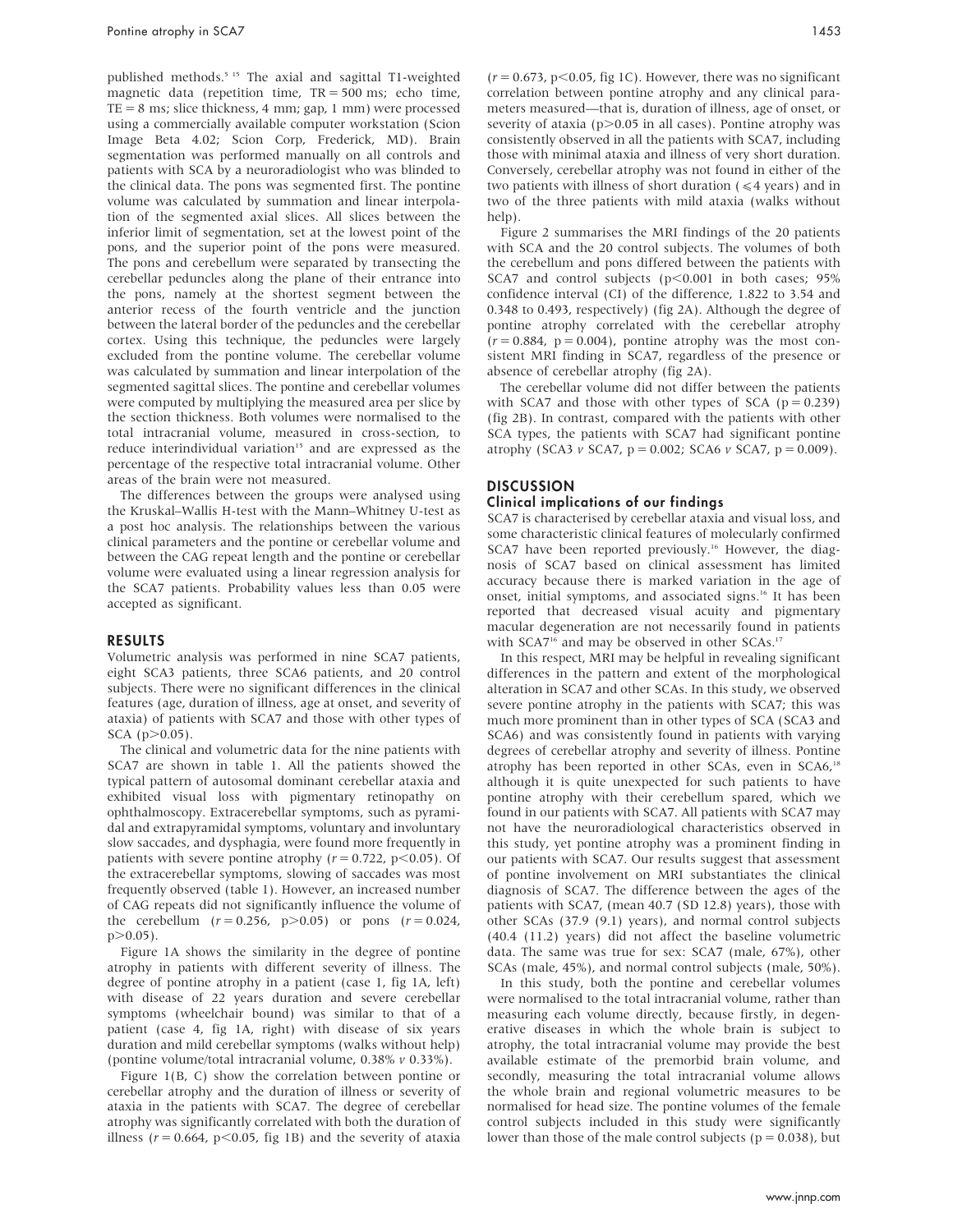| Case           | No. of expanded<br><b>CAG</b> repeats | Sex/age | Age at the<br>onset of<br>symptoms | <b>Duration of disease</b><br>in years (age at walking Ataxia<br>aid) | scale | Extracerebellar<br>symptoms | Volume of the posterior fossa<br>structures/total intracranial<br>volume |                |
|----------------|---------------------------------------|---------|------------------------------------|-----------------------------------------------------------------------|-------|-----------------------------|--------------------------------------------------------------------------|----------------|
|                |                                       |         |                                    |                                                                       |       |                             | Pons $(\%)$                                                              | Cerebellum (%) |
|                | 45/10                                 | F/59    | 37                                 | 22 (40)                                                               | 5     | Bulbar, EOM, PS             | 0.38                                                                     | 7.14           |
| $\overline{2}$ | 47/10                                 | M/37    | 32                                 | 4 (self ambulatory)                                                   |       | <b>EOM</b>                  | 0.63                                                                     | 10.47          |
|                | 43/10                                 | F/52    | 39                                 | 13 (self ambulatory)                                                  |       | EOM, PS, EPS                | 0.35                                                                     | 8.30           |
| 4              | 47/10                                 | M/40    | 34                                 | 6(37)                                                                 |       | Bulbar, EOM, PS, EPS        | 0.33                                                                     | 8.19           |
| 5              | 50/8                                  | M/29    | 22                                 | 7 (self ambulatory)                                                   |       | <b>EPS</b>                  | 0.38                                                                     | 7.80           |
| 6              | 46/10                                 | M/33    | 29                                 | 4 (self ambulatory)                                                   |       | EOM, PS                     | 0.61                                                                     | 11.22          |
|                | 44/12                                 | M/59    | 45                                 | 14 (56)                                                               | 3     | Bulbar, EOM, PS, EPS        | 0.34                                                                     | 8.66           |
| 8              | 51/10                                 | F/29    | 15                                 | 13(22)                                                                |       | Bulbar, EOM, PS, EPS        | 0.31                                                                     | 7.27           |
| 9              | NC                                    | M/28    | 19                                 | 9(24)                                                                 | 5     | EOM, PS                     | 0.44                                                                     | 8.08           |

when we used this method of volumetric measurement, neither the pontine nor the cerebellar volumes differed as regards epidemiological factors such as age and sex.

Recently, Martin et  $al^{19}$  suggested that the term "mildly affected patient'' should be reserved for those who show a definite degree of cerebellar atrophy without pontine involvement on MRI. However, they used visual inspection rather than volumetric analysis. In our volumetric analysis, pontine atrophy was a consistent finding, and we did not find a significant correlation between pontine atrophy and any of the clinical parameters measured or the CAG repeat length. Further studies with more subjects are needed to confirm possible relationships between the clinical parameters or CAG repeat length and the degree of pontine or cerebellar atrophy.

A





Figure 1 Correlation of clinical parameters with pontine and cerebellar volumes in nine patients with spinocerebellar ataxia 7. (A) Similar degree of pontine atrophy (0.38% v 0.33%) in patients with different severity of illness: (left) patient with long duration of disease and severe cerebellar symptoms and (right) patient with short duration of disease and mild cerebellar symptoms. Correlation of pontine and cerebellar volumes with (B) the duration and (C) severity of illness. \*Inverse correlation of cerebellar volume and the duration of illness. Inverse correlation of cerebellar volume and the severity of illness. The grey area indicates the range of 2 SD values of normal controls: cerebellum, mean 11.14 (range of 2 SD 9.58– 12.70); pons, mean 0.84, (range of 2 SD 0.70–0.98).

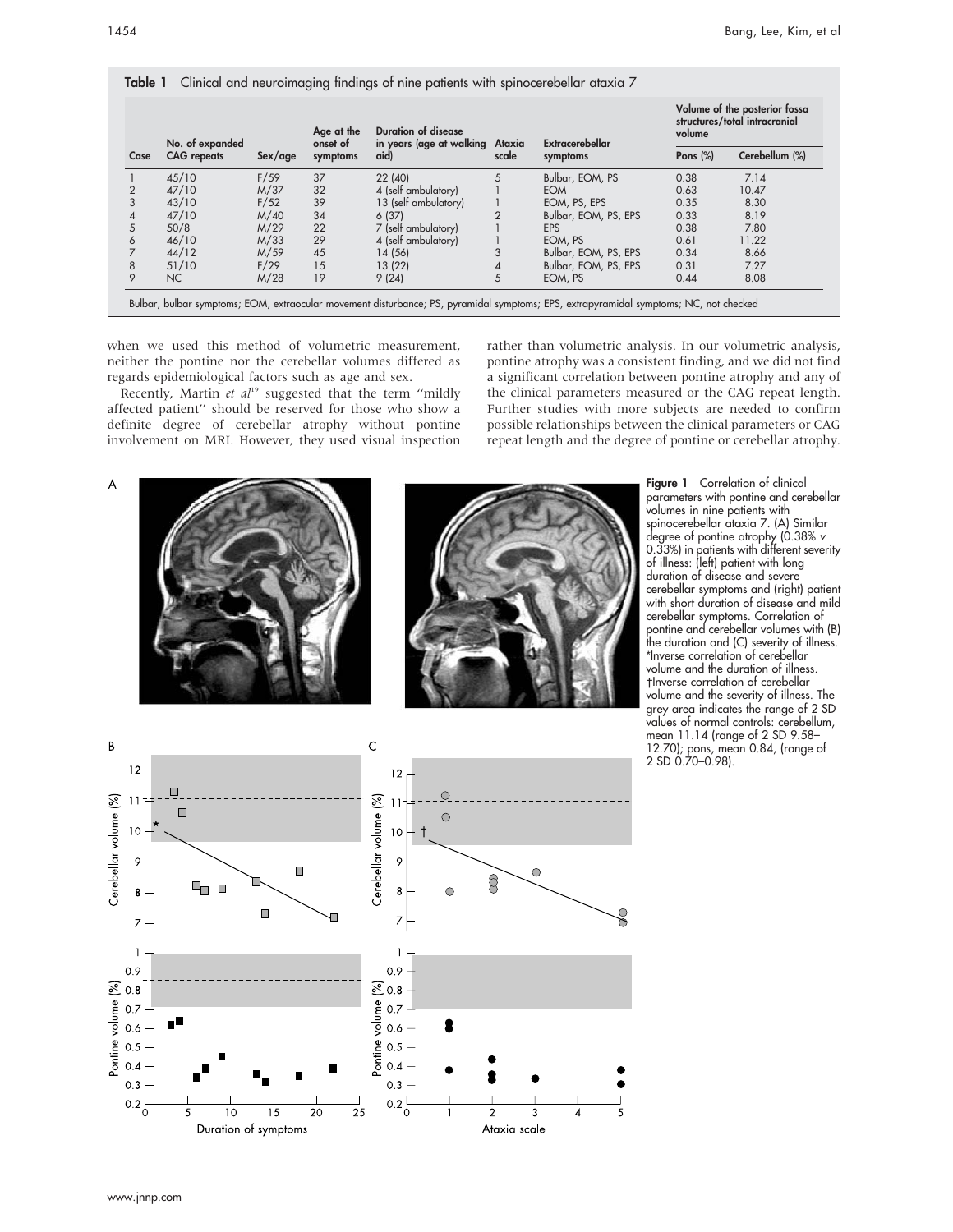

Figure 2 Morphometric analysis of spinocerebellar ataxias (SCAs): correlation of pontine and cerebellar volumes measured by volumetric analysis. The volumes of both structures are expressed as the percentage of the respective total intracranial volume. (A) The filled squares indicate the patients with SCA7 and the filled diamonds the control subjects; (B) the open squares and the open diamonds indicate the patients with SCA6 and SCA3, respectively.

#### Neuropathological changes in patients with SCA7

The degenerative pattern may be specific enough to allow the diagnosis of SCA on neuropathological grounds. Our volumetric data are in good agreement with the neuropathological data of Martin et al,<sup>20</sup> who found pontine atrophy to be a prominent feature in patients with SCA7. A neuropathological study of patients with SCA7, including a nearly asymptomatic patient, showed involvement of the pyramidal pathways and motor neurones of the brainstem and spinal cord, in addition to cerebellar atrophy affecting both the spinocerebellar and olivocerebellar tracts and the cerebellar cortex and efferent cerebellar pathways.<sup>20</sup>

Using an ataxin 7 immunoreactivity test, Lindenberg et  $aI^{21}$ recently reported that the intensity of staining differed from region to region; staining was relatively strong in the inferior olive, dentate nucleus, and pontine nuclei, whereas the cerebellum, which was also affected, stained faintly. Moreover, Holmberg et  $al^{22}$  found very few nuclear inclusions in the cerebellum, a severely affected site in SCA7; ubiquitinated nuclear inclusions, a common characteristic in polyglutamine disorders, were frequently observed in the brainstem (14–24%), but not in the cerebellum  $\left($  <1%). Our findings are in good agreement with this study in that pontine involvement rather than cerebellar atrophy was a consistent finding in SCA7. However, despite myriad studies of ataxin 7 distribution in the brain and non-central nervous system tissues of normal and SCA7 individuals, the distribution of ataxin 7 and the relation between ataxin 7 and nuclear inclusions remain controversial.<sup>23</sup>

#### Distinct neuropathological pattern in SCA7

SCA2 also shows pontine atrophy that is complete quite early during the course of SCA2; however, SCA2 differs from SCA7 in that it shows particularly widespread degeneration of neuronal populations, including regions thought to be typically affected in HD.<sup>24</sup>

Unlike SCA7 and SCA2, SCA6 displays predominant Purkinje cell degeneration as the characteristic pathological feature,<sup>25</sup> and shows neuronal degeneration confined to the cerebellar Purkinje cells and, to a lesser degree, the granular cells, with no structural involvement of other parts of the central nervous system.<sup>26</sup> In the more common SCA3, the neuropathological findings of autopsied brains include neuronal cell loss in the dentate nucleus of the cerebellum, pontine nuclei, substantia nigra, and inner segment of the globus pallidus, and the preservation of the inferior olivary nucleus and Purkinje cells of the cerebellar cortex.<sup>27</sup> In a case report, SCA3 showed a pattern consistently different from SCA7, in that spinopontine involvement predominated over cerebellar involvement, no olivary involvement was seen, and the globus pallidus was clearly affected.<sup>28</sup>

# Early involvement of the brainstem in patients with SCA7

While SCA is diagnosed primarily from motor signs, especially ataxia, a recent study suggests that other signs, such as the slowing of saccades,<sup>29</sup> precede motor disturbance as cognitive deficits in HD.<sup>30</sup> The slowing of saccades has been reported to occur quite early in patients with SCA7<sup>29</sup> and  $SCA2<sup>31</sup>$  suggesting that the brainstem regions that mediate the generation of saccadic eye movements are a site of early neurodegeneration in both SCA7 and SCA2. Patients with SCA7 or SCA2 have been reported to show pontine atrophy.4 32 In our study, the slowing of voluntary and involuntary saccades was observed in eight of the nine patients with SCA7, independent of the duration or severity of illness.

Longitudinal studies using positron emission tomography (PET) or brain single photon emission computed tomography (SPECT) may help in understanding the timing and extent of the changes in the brain in patients with SCA7. Unfortunately, PET scanners are unavailable in most nuclear medicine laboratories, and brain SPECT imaging may underestimate pons abnormalities because of technical problems (the size of this structure and the resolution of the scintillation camera). We therefore conducted a volumetric analysis of patients with SCA7 of variable duration and severity of illness. Our results suggest that cerebellar atrophy is not found at the early symptomatic stage, but becomes prominent as the severity and duration of illness progress. A more important feature was that pontine atrophy was present in all patients with SCA7, including those in the early symptomatic stage. Our data for SCA7 contrast with the data on SCA3, in which atrophy develops in both the brainstem and cerebellum during the presymptomatic stage.<sup>33</sup>

# Limitations of the study

This study has some limitations. First, we focused mainly on the changes in the pons and cerebellum and did not measure other intracranial structures. It should be mentioned that the atrophy of other structures of the central nervous system, such as the striatum, is reported to be a consistent neuropathological feature in the early stages of SCA2 and SCA3, but not in SCA7. Secondly, and most importantly, we did not perform an MRI morphometric analysis of asymptomatic gene carriers of SCA7. Until sufficient data from